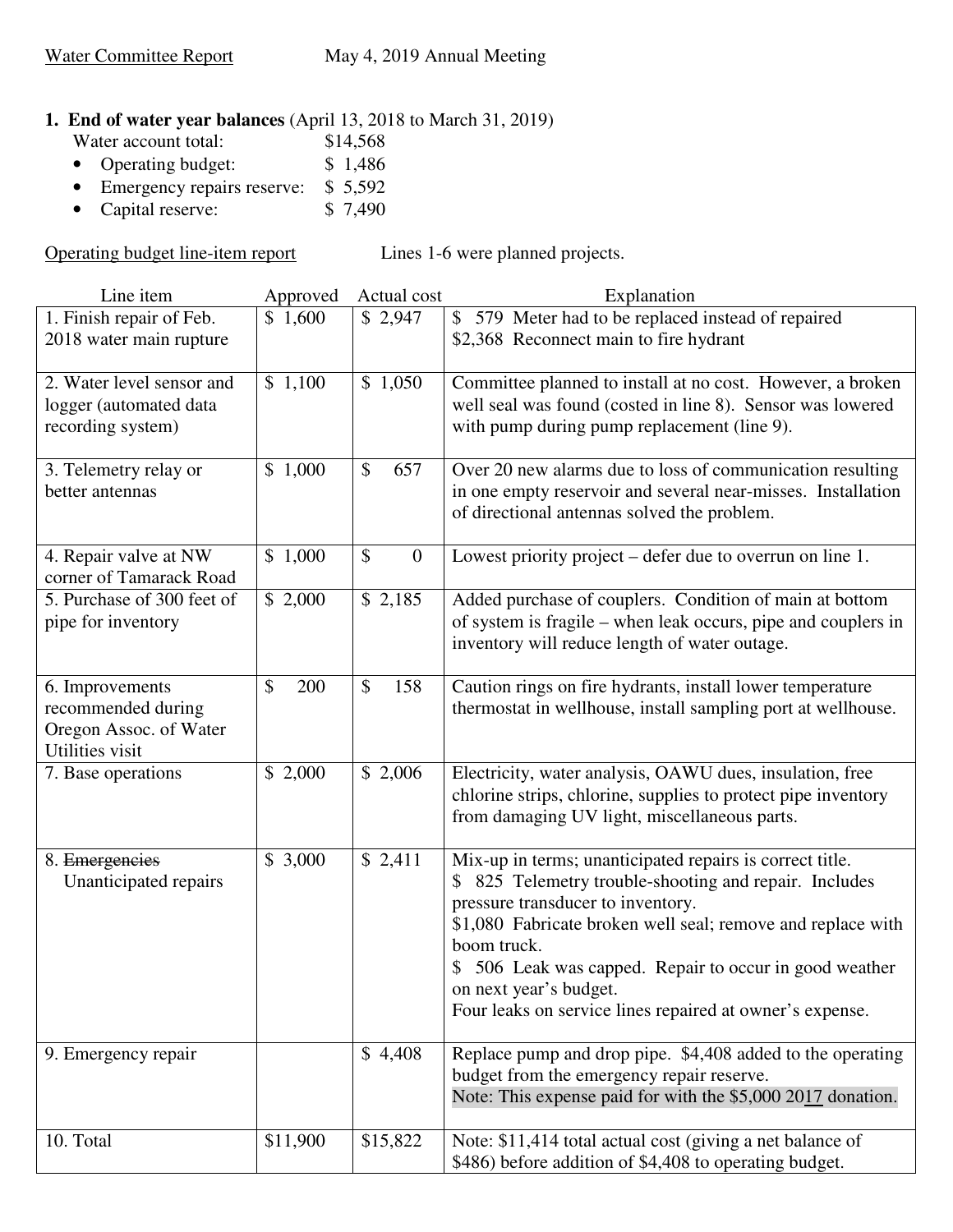| Emergency repair reserve    |                                   |                                                                         |
|-----------------------------|-----------------------------------|-------------------------------------------------------------------------|
| <b>Balance on 4-13-2018</b> | $\theta$                          |                                                                         |
|                             | $+$ \$10,000 from capital reserve |                                                                         |
|                             |                                   | - \$4,408 transfer to operating budget to pay for emergency repair      |
| <b>Balance on 3-31-2019</b> |                                   | $$5,592$ (includes remaining \$592 of 2017 donation)                    |
| Capital reserve             |                                   |                                                                         |
| <b>Balance on 4-13-2018</b> | \$13,010                          |                                                                         |
|                             | + \$7,000 annual contribution     |                                                                         |
|                             |                                   | - \$10,000 transfer to establish emergency repairs reserve              |
|                             |                                   | - \$1,000 transfer to operating budget for cushion against cost overrun |
|                             | $-$ \$ 1,520 expenses > revenue   |                                                                         |
| <b>Balance on 3-31-2019</b> | \$ 7,490                          |                                                                         |

## **2. Changes in well**

- Recent data validates the 2017 belief that the well has two sources of water. In April through June a flush of infiltration from rain and melting snow supplies the well. As that water source declines later in the year, water pumped from the well increasingly reflects a second water source that is deeper, warmer, gassy, anoxic, harder, and more alkaline.
- Water pumped in the last 9 months has drawn more strongly from the second source than in past years. Prior to the flush of infiltration that occurred in the second half of April 2019, early April pre-pumping and postpumping water levels were at the lowest levels since measurements began in December 2016, and the maximum time to 95% recovery had increased from two hours throughout 2017 to 12 hours in early April 2019. These changes may be related to the 1.5 million gallons of leaks and leak-associated water use that occurred in the last 19 months.

|                      |                          |                           | Gallons of leaks and   |
|----------------------|--------------------------|---------------------------|------------------------|
|                      | Pre-pumping water level, | Post-pumping water level, | leak-associated use in |
| Date of pumping test | feet below surface       | feet below surface        | previous 12 months     |
|                      |                          |                           | (number of leaks)      |
| 4/10/2017            | $-71$                    | $-73$                     | 0(0)                   |
| 4/1/2018             | $-59$                    | $-151$                    | $\sim$ 900,000 (6)     |
| 3/27/2019            | $-103$                   | $\sim -235$               | $\sim 600,000$ (5)     |
| 4/13/2019            | $-90$                    | $\sim -225$               |                        |

- Conclusion: Understanding the significance of these changes for the HLOA water system requires 5-10 years of data. In the interim, greater effort should be devoted to reducing the volume of leaks.
	- o Repair telemetry system to restore ability for precise monitoring of the interval between pump cycles, and assess the display weekly to identify a leak earlier.
	- o Install meter in main exiting reservoir to more rapidly and easily detect location of a leak on mains.
	- o Policy for shutting off water to a lot amended to address leaks.

## **3. Spending and operating budget requests for water year 2019/2020** (April 1, 2019 to March 31, 2020)

|                                       |          |                     | Allocation of \$5,000 |              | Operating budget |
|---------------------------------------|----------|---------------------|-----------------------|--------------|------------------|
| Spending request from 30-Year Plan*   |          | April 2019 donation |                       |              | request          |
| Planned projects                      | \$5,150  | plus                | \$4,050               | equals       | \$9,200          |
| Base operations                       | \$2,060  |                     |                       |              | \$2,060          |
| Unanticipated repairs                 | \$2,060  |                     |                       |              | \$2,060          |
| Emergency repair reserve contribution | \$2,060  |                     | 950                   |              | \$2,060          |
| Capital reserve contribution          | \$9,270  |                     |                       |              | not included     |
| <b>Total</b>                          | \$20,600 |                     |                       | <b>Total</b> | \$15,380         |